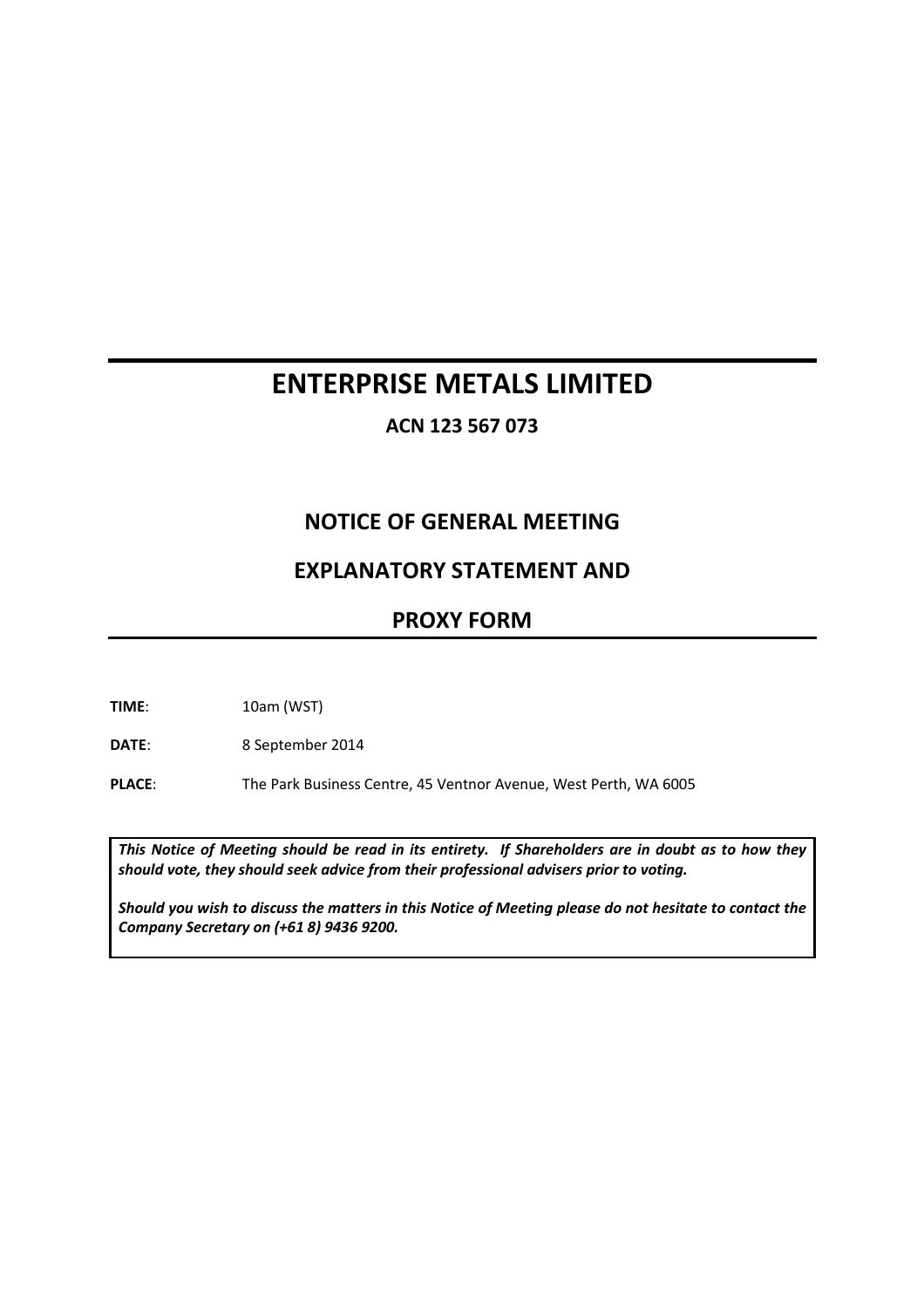### **C O N T E N T S**

Notice of General Meeting

Explanatory Statement

Glossary

Annexure A: Terms of Options

Proxy Form

#### **TIME AND PLACE OF MEETING AND HOW TO VOTE**

#### **VENUE**

The General Meeting of the Shareholders to which this Notice of Meeting relates will be held at 10am (WST) on 8 September 2014 at The Park Business Centre, 45 Ventnor Avenue, West Perth, WA 6005

#### **YOUR VOTE IS IMPORTANT**

The business of the General Meeting affects your shareholding and your vote is important.

#### **VOTING IN PERSON**

To vote in person, attend the General Meeting on the date and at the place set out above.

#### **VOTING BY PROXY**

To vote by proxy, please complete and sign the enclosed Proxy Form and return by:

- (a) post to Enterprise Metals Limited, Level 1, 640 Murray Street, West Perth WA 6005; or
- (b) facsimile to the Company on facsimile number +61 8 9436 9220.

so that it is received not later than 10 am (WST) on 6 September 2014.

**Proxy Forms received later than this time will be invalid.**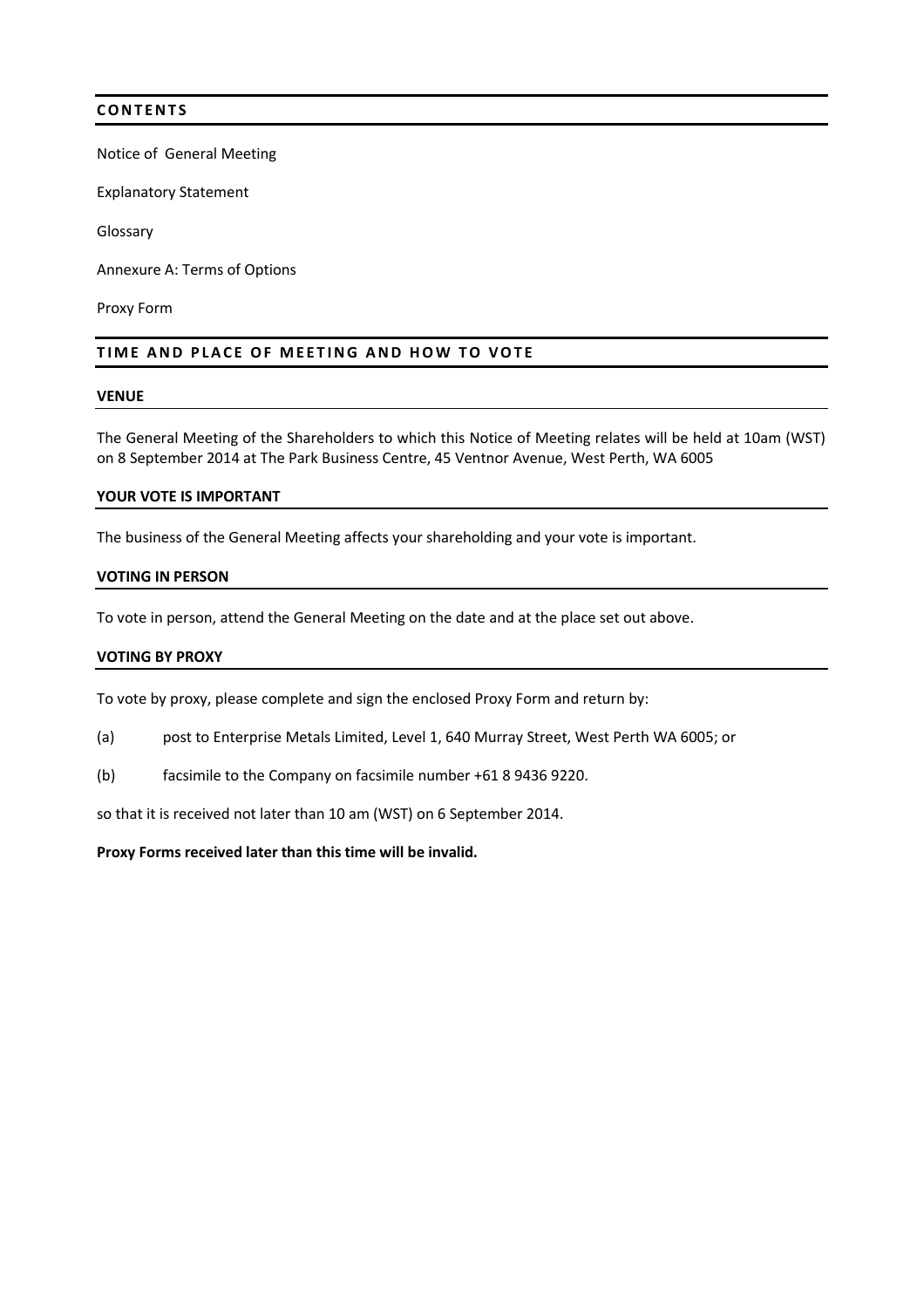## **NOTICE OF GENERAL MEETING**

Notice is given that a General Meeting of Shareholders will be held at 10 am (WST) on 8 September 2014 at The Park Business Centre, 45 Ventnor Avenue, West Perth, WA 6005.

The Explanatory Statement to this Notice of Meeting provides additional information on matters to be considered at the General Meeting. The Explanatory Statement and the Proxy Form are part of this Notice of Meeting.

The Directors have determined pursuant to Regulation 7.11.37 of the Corporations Regulations 2001 (Cth) that the persons eligible to vote at the General Meeting are those who are registered Shareholders of the Company at 5.00 pm (WST) on 6 September 2014.

Terms and abbreviations used in this Notice of Meeting and Explanatory Statement are defined in the Glossary.

#### **AGENDA**

### **1. RESOLUTION 1 – RATIFICATION OF PRIOR ISSUE OF SECURITIES**

To consider and, if thought fit, to pass the following resolution as an **ordinary resolution**:

*"That, for the purposes of ASX Listing Rule 7.4 and for all other purposes, Shareholders ratify the issue of 24,000,000 Shares at an issue price of \$0.05 per Share and the grant of one attaching option on a one for two basis, exercisable at \$0.10 by 15 June 2016, on the terms and conditions set out in the Explanatory Statement."* 

**Voting Exclusion**: The Company will disregard any votes cast on this Resolution by a person who participated in the issue and any associates of those persons. The Company need not disregard a vote if it is cast by a person as a proxy for a person who is entitled to vote in accordance with the directions on the Proxy Form or it is cast by the person chairing the meeting as proxy for a person who is entitled to vote, in accordance with a direction on the Proxy Form to vote as the proxy decides.

### **2. RESOLUTION 2 – PLACEMENT OF SHARES**

To consider and, if thought fit, to pass the following resolution as an **ordinary resolution**:

*"That, for the purpose of ASX Listing Rule 7.1 and for all other purposes, the Shareholders approve the issue of up to 30,000,000 Shares on the terms and conditions set out in the Explanatory Statement."* 

**Voting Exclusion Statement:** The Company will disregard any votes cast on this Resolution by any person who may participate in the proposed issue and a person who might obtain a benefit, except a benefit solely in the capacity of a holder of ordinary securities, and any associates of those persons, if the Resolution is passed. However, the Company need not disregard a vote if it is cast by a person as a proxy for a person who is entitled to vote, in accordance with the directions on the Proxy Form, or it is cast by the person chairing the meeting as proxy for a person who is entitled to vote, in accordance with a direction on the Proxy Form to vote as the proxy decides.

### **3. RESOLUTION 3 – APPROVAL FOR THE ISSUE OF SECURITIES UNDER THE ENTERPRISE METALS LIMITED EMPLOYEE SHARE OPTION PLAN 2012**

To consider and, if thought fit, to pass with or without amendment, the following as an ordinary resolution:

"That approval for the establishment and operation of an employee share option plan be refreshed for the purposes of ASX Listing Rule 7.2 exception 9, called the Enterprise Metals Limited Employee Share Option Plan 2012, for the provision of incentives to employees and consultants of the Company and its subsidiaries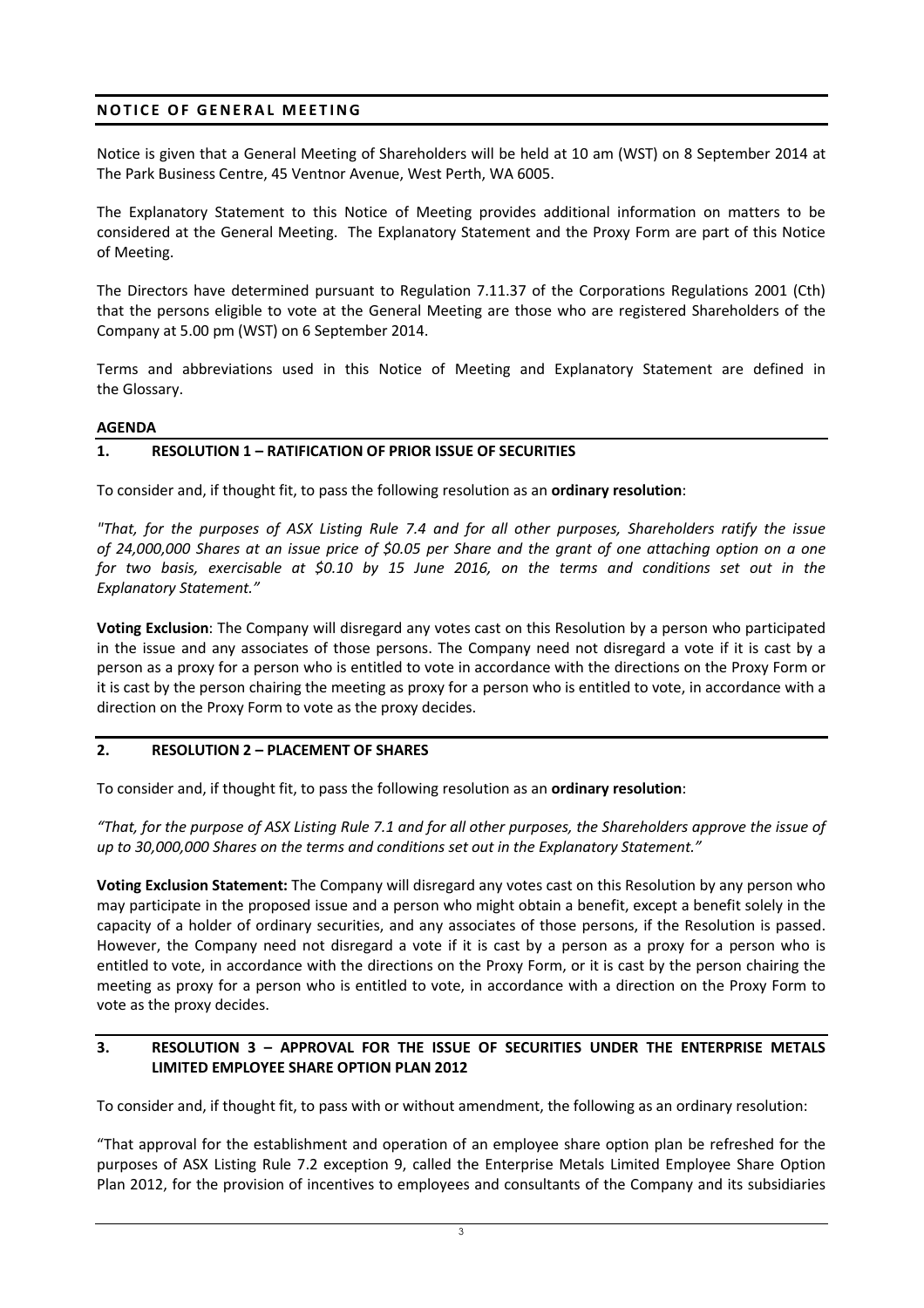by issuing options on the terms and conditions set out in the Explanatory Statement accompanying this Notice."

**Voting exclusion:** For the purposes of ASX Listing Rule 7.2 exception 9 the Company will disregard any votes cast by any director and any of their associates except a director who is ineligible to participate in the Plan. However, the Company need not disregard a vote if it is cast by a person as a proxy for a person who is entitled to vote in accordance with the directions on the proxy form or it is cast by the person chairing the meeting as proxy for a person who is entitled to vote, in accordance with a direction on the proxy form to vote as the proxy decides**.**

**DATED: 6 AUGUST 2014** 

**BY ORDER OF THE BOARD** 

**DAMIAN DELANEY COMPANY SECRETARY**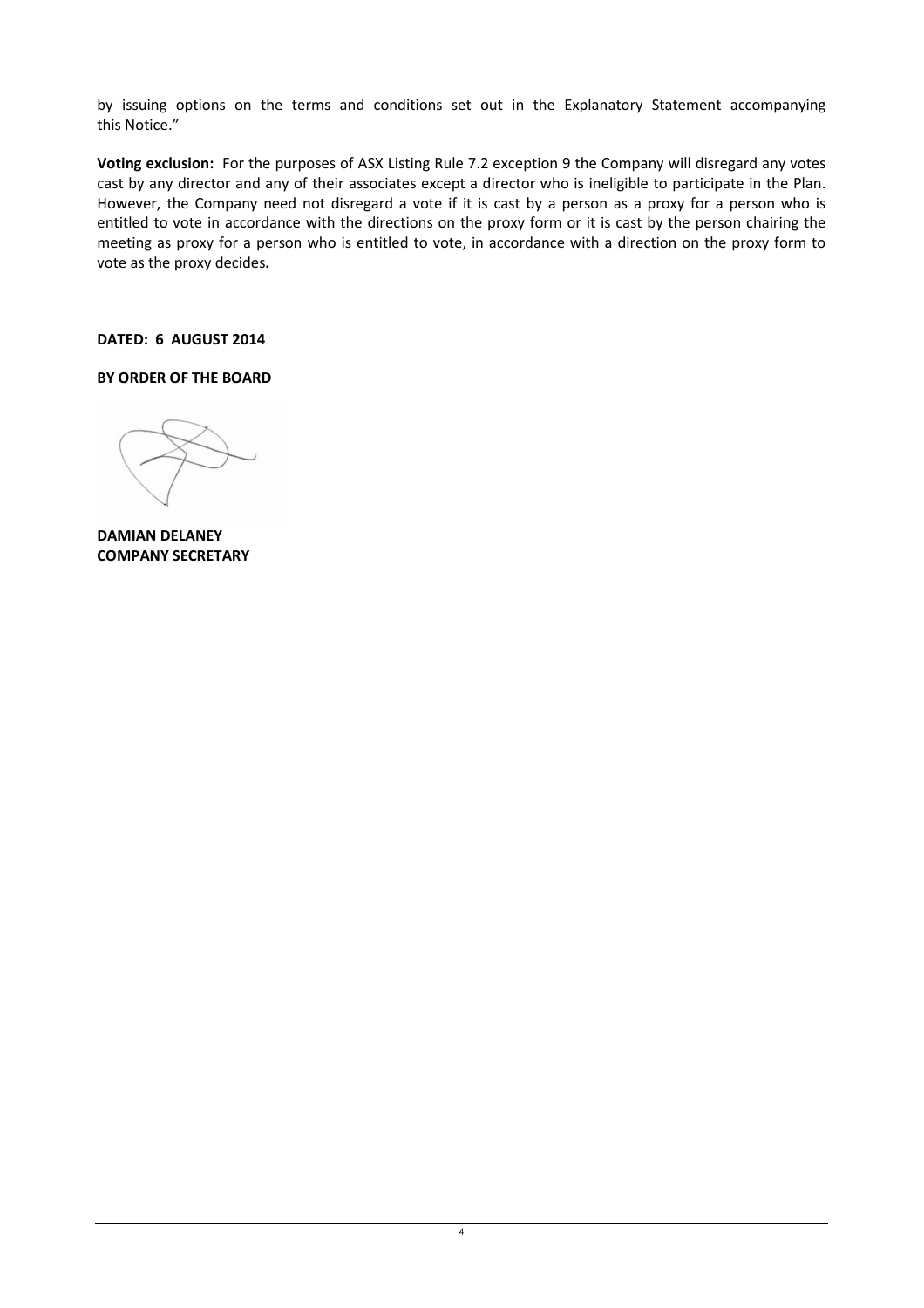### **E X P L A N A T O R Y S T A T E M E N T**

This Explanatory Statement has been prepared for the information of the Shareholders in connection with the business to be conducted at a General Meeting to be held at 10 am (WST) on 8 September 2014 at The Park Business Centre, 45 Ventnor Avenue, West Perth, WA.

The purpose of this Explanatory Statement is to provide information which the directors believe to be material to Shareholders in deciding whether or not to pass the Resolutions in the Notice of Meeting.

### **1. RESOLUTION 1 – RATIFICATION OF ISSUE OF SECURITIES**

On 23 June 2014, the Company announced to ASX that it had arranged a private placement to raise up to \$1.25 million (before issue costs). The Placement occurred on 30 June 2014 comprising an issue of 24,000,000 Shares (**New Shares**) and the grant of 12,000,000 Options exercisable at \$0.10 on or before 15 June 2016 (**New Options**) on the basis of one New Option being granted for every two New Shares issued under the Placement.

ASX Listing Rule 7.4 permits the ratification of previous issues of securities made without prior shareholder approval provided the issue did not breach the 15% threshold set by Listing Rule 7.1. The purpose and effect of such a ratification is to restore the Company's discretionary power to issue further shares up to 15% of the issued capital of the Company under Listing Rule 7.1 without requiring Shareholder approval.

Resolution 1 seeks Shareholder ratification pursuant to ASX Listing Rule 7.4 for the issue of the 24,000,000 New Shares and the grant of the 12,000,000 New Options comprising the Placement (**Ratification**), which were issued on 30 June 2014. As a result of the Ratification, the Company will retain the flexibility to issue equity securities in the future up to the 15% threshold set out in ASX Listing Rule 7.1 without the requirement to obtain prior Shareholder approval. The Company confirms that the issue of the Placement securities did not breach ASX Listing Rule 7.1.

### **Technical Information Required by ASX Listing Rule 7.4**

Pursuant to and in accordance with ASX Listing Rule 7.5, the following information is provided in relation to the Ratification:

- (a) a total of 24,000,000 New Shares and 12,000,000 New Options were issued to sophisticated and institutional investors on 30 June 2014. The placees were not Related Parties of the Company;
- (b) the issue price per New Share was \$0.05; the New Options were granted for nil consideration;
- (c) the New Shares issued were all fully paid ordinary shares in the capital of the Company issued on the same terms and conditions as, and ranking equally (from the date of their issue) with, the Company's existing Shares. The New Options are exercisable at \$0.10 each on or before 15 June 2016 and otherwise on the terms in Annexure A;
- (d) the funds raised by the issue of the New Shares, \$1,200,000 (before the costs of the Placement), will be used to progress exploration and drilling at the Company's Fraser Range Project. No funds were raised by the grant of the New Options. If the New Options are exercised, the funds raised, of up to \$1,200,000, will also be used to progress exploration and drilling at the Company's Fraser Range Project and for general working capital;
- (e) a voting exclusion statement is included in the Notice of Meeting.

### **2. RESOLUTION 2 – PLACEMENT OF SHARES**

This resolution seeks approval for the issue of up to 30,000,000 Shares.

A summary of ASX Listing Rule 7.1 is set out in relation to Resolution 1.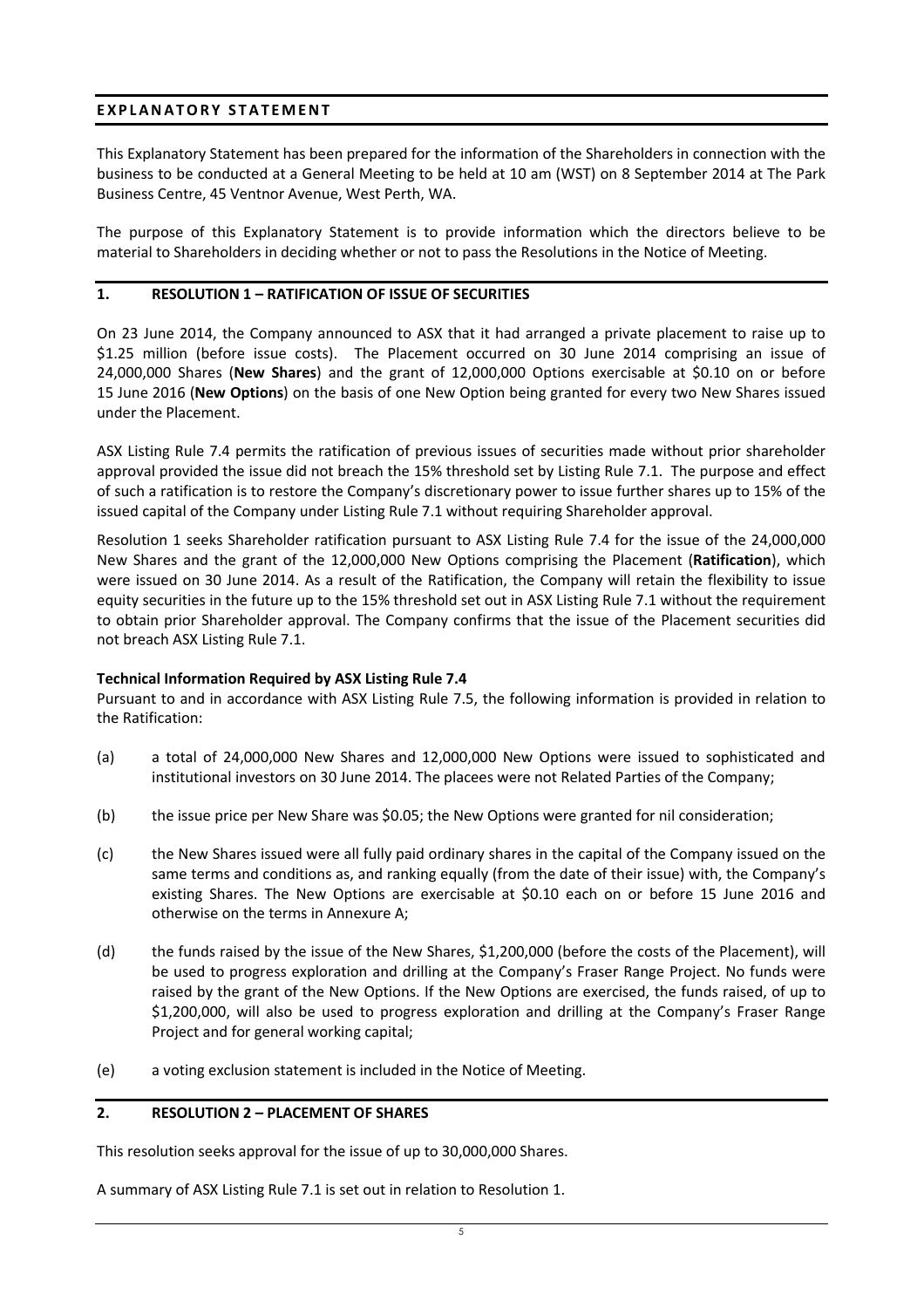By approving this issue of up to 30,000,000 Shares under Resolution 2, the Company will retain the flexibility to issue equity securities in the future up to the 15% annual placement capacity set out in ASX Listing Rule 7.1 (as the case may be) without the requirement to obtain prior Shareholder approval.

### **Technical information required by ASX Listing Rule 7.1**

Pursuant to and in accordance with ASX Listing Rule 7.3, the following information is provided to Shareholders:

- (a) the maximum number of Shares to be issued under this Resolution is 30,000,000;
- (b) the Shares will be issued no later than 3 months after the date of the Meeting (or such later date to the extent permitted by any ASX waiver or modification of the ASX Listing Rules) and it is intended that issue will occur on the one date;
- (c) the issue price per Share will be not less than 85% of the volume weighted average price of Shares in the 5 days prior to the date of issue on which trading in Shares occurred on ASX;
- (d) the Shares will be granted to sophisticated and institutional investors who are not Related Parties of the Company;
- (e) the Shares will be fully paid ordinary shares in the capital of the Company issued on the same terms and conditions as, and ranking equally (from the date of their issue) with, the Company's existing Shares; and
- (f) Funds will be raised by the issue of the Shares but the amount of funds to be raised will be unknown until the issue price can be determined. The funds raised will be used to progress exploration and drilling at the Company's Fraser Range and Doolgunna Projects and to strengthen the Company's working capital position.

### **3. RESOLUTION 3 – APPROVAL FOR THE ISSUE OF SECURITIES UNDER THE ENTERPRISE METALS LIMITED EMPLOYEE SHARE OPTION PLAN 2012**

Resolution 3 seeks to refresh the approval for the Enterprise Metals Limited Employee Share Option Plan 2012 ("**Plan**") for the purposes of Listing Rule 7.2 Exception 9. The Plan provides the Board with the discretion to grant Options to eligible employees, Directors and consultants that will vest subject to the satisfaction of a vesting period, or as otherwise determined by the Board.

As at the date of this Notice, the following Options have been issued under the Plan:

7,600,000 options have been issued under the Plan as approved by shareholders in general meeting on 29 August 2012.

### **At the date of this notice the Company has not resolved to issue any other options under the Plan.**

The Plan satisfies certain ASIC class order conditions, relieving the Company from the obligation to issue a prospectus for the offer of Options to participants other than consultants under the Plan. Offers of Options under the Plan which are made to consultants will constitute excluded offers under section 708(12) of the Corporations Act which exempts the Company from the obligation to issue a prospectus.

Listing Rule 7.1 provides that without the approval of the holders of ordinary securities, an entity must not issue or agree to issue equity securities which amount to more than 15% of its issued share capital in any rolling 12 month period. However, Listing Rule 7.2 sets out a number of exceptions to Listing Rule 7.1. These exceptions include Exception 9 which is an issue under an employee incentive scheme if within 3 years before the date of issue the holders of ordinary securities have approved the issue of securities under the scheme as an exception to this rule. Shareholder approval is now sought for the Plan for a 3 year period. The last approval was sought and obtained in general meeting in August 2012 and the Board consider it is prudent to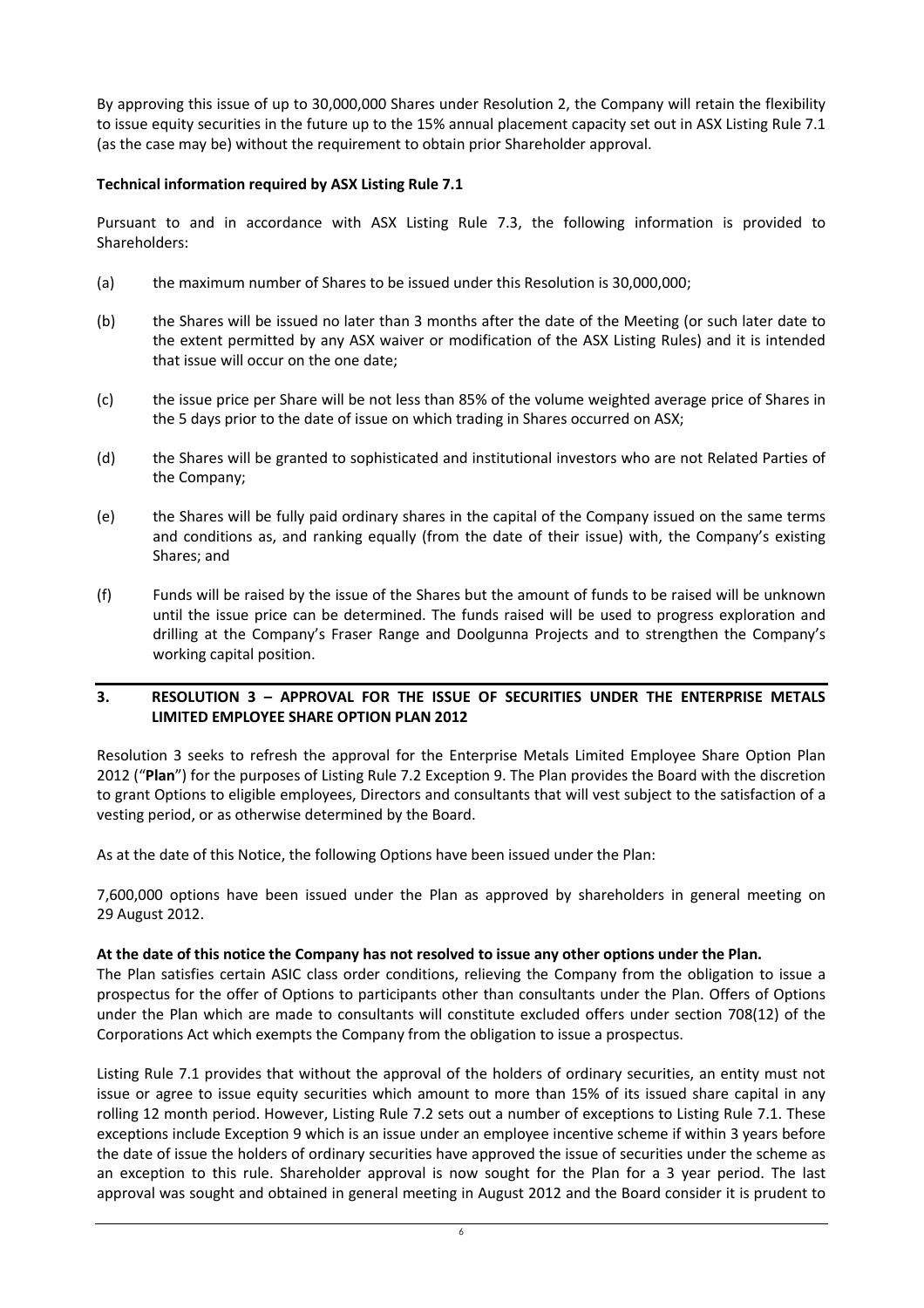now refresh that approval for a further 3 year period. No changes have been made to the Plan which was approved in 2012.

The effect of passing the resolution will provide the Company with an opportunity to incentivise its employees and consultants without affecting its capacity to issue equity securities under ASX Listing Rule 7.1, because Shares issued under the Plan during the three years following the date of the Meeting will not be taken into account for calculations of the Company's 15% capacity under ASX Listing Rule 7.1.

A summary of the rules of the Plan follows, for the purposes of ASX Listing Rule 7.2 Exception 9:

- All employees (full and part-time) and consultants will be eligible to participate in the Plan subject to any qualifying period of employment or engagement by the Company, as set out in the offer from the Board.
- If permitted by the Board, Options may be issued to an employee's nominee (for example a spouse or family company).
- Each Option entitles the holder to subscribe for one fully paid ordinary share in the Company and will expire up to five (5) years from (and including) its date of issue. The Board will determine the expiry date applicable to each offer of Options within this five year limit, in the offer from the Board.
- Options will be issued free.
- The exercise price of Options will be determined by the Board at the time it resolves to offer the Options.
- Subject to certain exceptions, the total number of Shares on issue as a result of exercise of Options issued under the Plan must not exceed 5% of the Company's issued share capital.
- If, prior to the expiry date of Options, a person ceases to be an employee of the Company for any reason other than retirement, permanent disability, redundancy or death, the Options held by that person (or that person's nominee) must be exercised within one (1) month thereafter (or such later date that the Board determines in its sole discretion), otherwise they will automatically lapse. If a person dies, the Options held by that person will be exercisable by that person's legal personal representative.
- Options cannot be transferred other than to the legal personal representative of a deceased Option holder. The Company will not apply for official quotation of any Options issued pursuant to the Plan.
- Shares issued as a result of the exercise of Options will rank equally with the Company's Shares currently on issue, and application for official quotation of those Shares will be made by the Company within the timeframe required by ASX.
- Option holders may only participate in new issues of securities by first exercising their Options.
- If there is a bonus share issue to the holders of Shares, the number of Shares over which an Option is exercisable will be increased by the number of Shares which the Option holder would have received if the Option had been exercised before the record date for the bonus issue.
- If there is a pro rata issue (other than a bonus issue) to the holders of Shares, the exercise price of an Option will be reduced to take account of the effect of the pro rata issues as per the calculated formula.
- If there is a reorganisation of the issued capital of the Company, unexercised Options will be reorganised in accordance with the ASX Listing Rules.
- The Board may amend the rules to the Plan subject to the requirements of the Listing Rules.

All of the Directors are eligible to participate in the Plan and all of the Directors and their associates are excluded from voting in relation to Resolution 3. None of the Directors make a recommendation in relation to Resolution 3.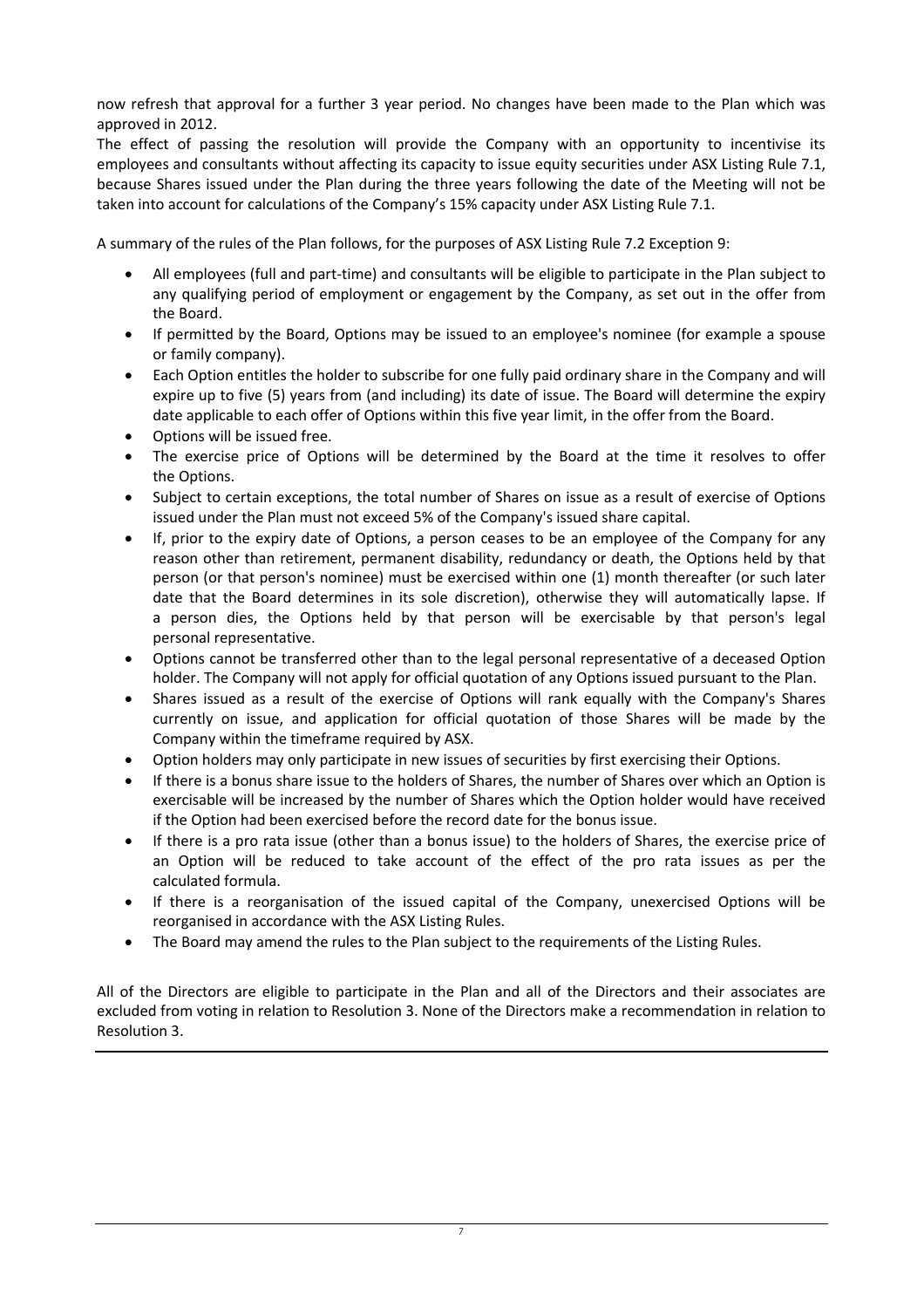### **G L O S S A R Y**

**\$** means Australian dollars.

**ASX** means ASX Limited.

**ASX Listing Rules** means the Listing Rules of ASX.

**Board** means the current board of Directors of the Company.

**Business Day** means Monday to Friday inclusive, except New Year's Day, Good Friday, Easter Monday, Christmas Day, Boxing Day, and any other day that ASX declares is not a business day.

**Company** means Enterprise Metals Limited (ACN 123 567 073).

**Corporations Act** means the Corporations Act 2001 (Cth).

**Directors** means the current Directors of the Company.

**Explanatory Statement** means the explanatory statement accompanying the Notice of Meeting.

**General Meeting** means the meeting convened by the Notice of Meeting.

**Notice of Meeting** or **Notice of General Meeting** means this notice of general meeting including the explanatory statement.

**Option** means an option to subscribe for one Share.

**Placement** means the placement of New Shares and New Options announced by the Company on 23 June 2014 and described in the Explanatory Statement.

**Plan** means The Enterprise Metals Limited Employee Share Option Plan 2012.

**Resolution** means the resolution set out in the Notice of Meeting.

**Share** means a fully paid ordinary share in the capital of the Company.

**Shareholder** means a holder of a Share.

**WST** means Western Standard Time as observed in Perth, Western Australia.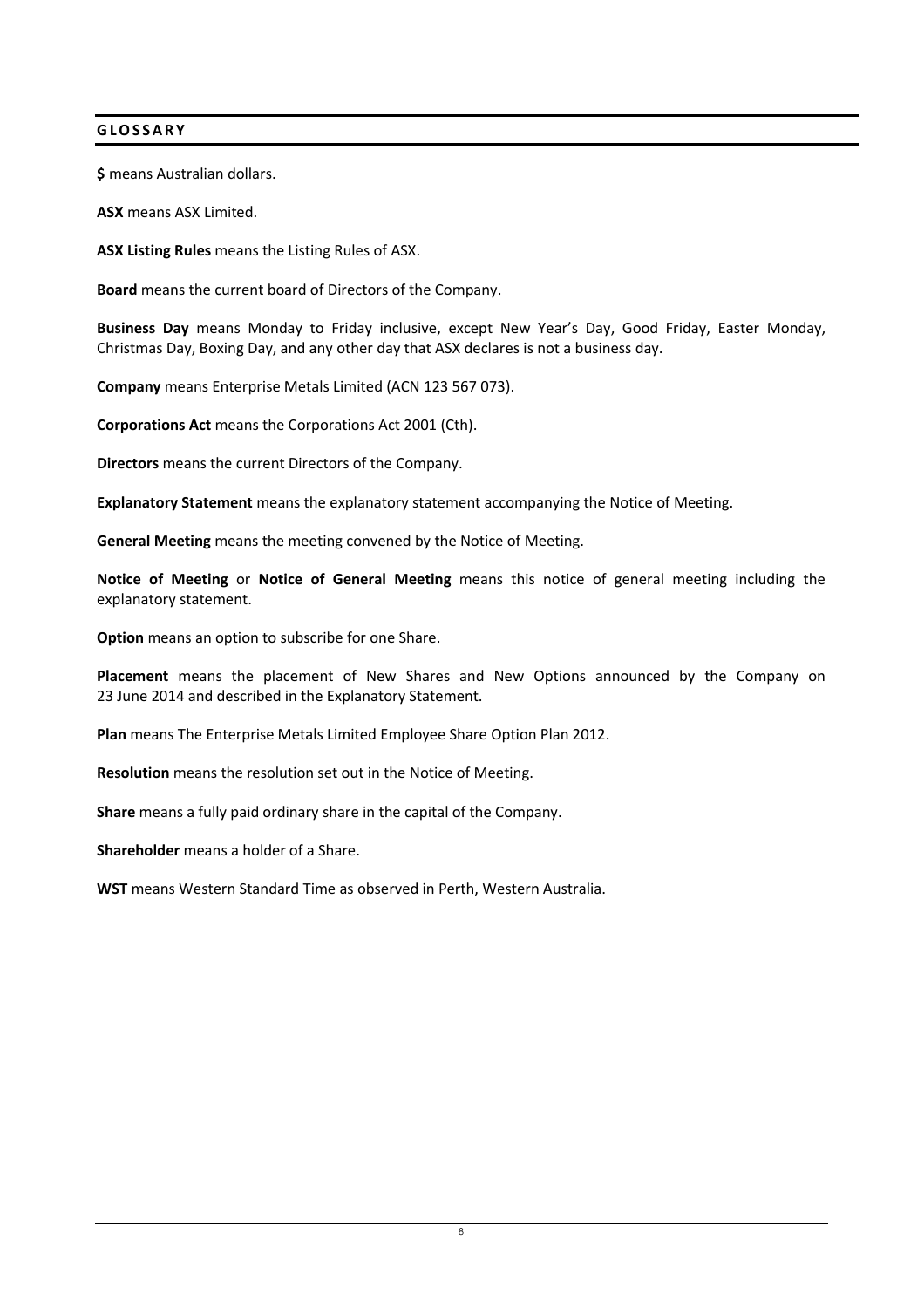## **ANNEXURE A: TERMS OF NEW OPTIONS GRANTED UNDER RESOLUTION 1**

- (a) Each Option entitles the holder, on exercise, to one Share.
- (b) There is no issue price for the Options. The exercise price for the Options is \$0.10.
- (c) Shares issued on exercise of Options will rank equally with other Shares.
- (d) The Company will not apply to ASX for official quotation of the Options.
- (e) The Company will apply to ASX for official quotation of Shares issued on the exercise of the Options.
- (f) An Option will lapse upon the expiry date 15 June 2016.
- (g) There are no participating rights or entitlements inherent in the Options and Option holders will not be entitled to participate in new issues of capital offered to Shareholders during the currency of the Options. However, the Company will ensure that the record date for determining entitlements to any such issue will be at least 6 Business Days after the issue is announced. Option holders shall be afforded the opportunity to exercise all Options which they are entitled to exercise prior to the date for determining entitlements to participate in any such issue.
- (h) If the Company makes an issue of Shares to Shareholders by way of capitalisation of profits or reserves ("**Bonus Issue**"), each Option holder holding any Options which have not expired at the time of the record date for determining entitlements to the Bonus Issue shall be entitled to have issued to him upon exercise of any of those Options the number of Shares which would have been issued under the Bonus Issue ("**Bonus Shares**") to a person registered as holding the same number of Shares as that number of Shares to which the Option holder may subscribe pursuant to the exercise of those Options immediately before the record date determining entitlements under the Bonus Issue (in addition to the Shares which he or she is otherwise entitled to have issued to him or her upon such exercise). The Bonus Shares will be paid by the Company out of profits or reserves (as the case may be) in the same manner as was applied in relation to the Bonus Issue and upon issue rank pari passu in all respects with the other Shares issued upon exercise of the Options.
- (i) In the event of any reconstruction (including a consolidation, subdivision, reduction or return) of the issued capital of the Company prior to the expiry of any Options, the number of Options to which each Option holder is entitled or the exercise price of his or her Options or both or any other terms will be reconstructed in a manner determined by the Board which complies with the provisions of the Listing Rules.
- (j) The Options held by an Option holder may be exercised in whole or in part. If exercised in part, multiples of 25,000 must be exercised on each occasion.
- (k) Subject to (l) the Option holder may exercise the Options by lodging with the Company a written notice of exercise together with a cheque in payment of the total exercise price at \$0.10 per Share made payable to "Enterprise Metals Limited Share Account" and crossed "Not Negotiable". An exercise notice is only effective when the Company has received the full exercise price for all the Options the subject of the exercise notice.
- (l) The Company will issue the Shares within 10 Business Days of receipt of the exercise notice and full payment of the exercise price in cleared funds.
- (m) Option holders do not have the right to attend or vote at general meetings of the Company.
- (n) The Options are transferable.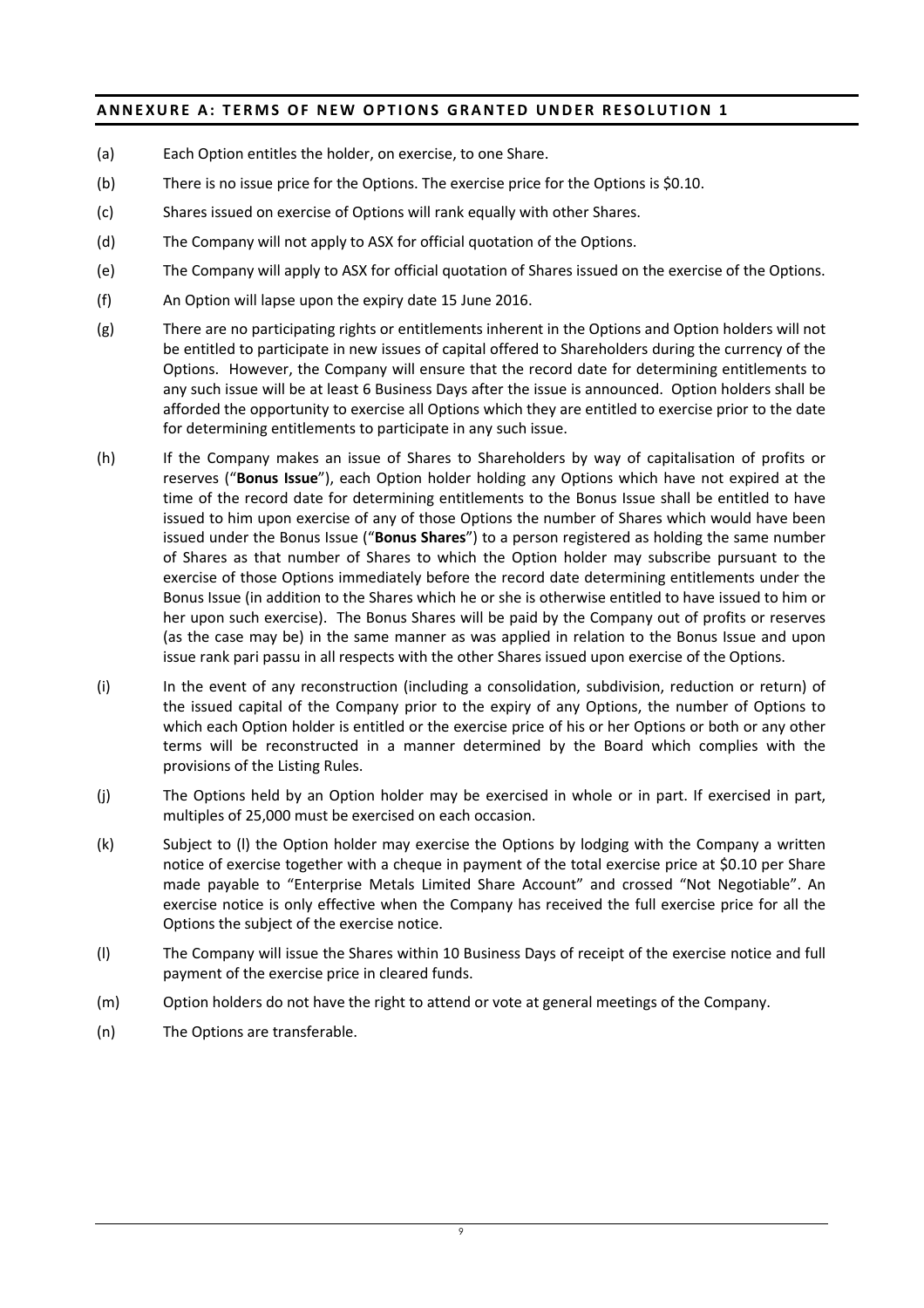#### **ENTERPRISE METALS LIMITED ACN 123 567 073**

#### **Instructions for Completing Proxy Form**

- 1. A member entitled to attend and vote at a General Meeting is entitled to appoint not more than two proxies to attend and vote on a poll on their behalf. The appointment of a second proxy must be done on a separate copy of the Proxy Form. Where more than one proxy is appointed, such proxy must be allocated a proportion of the member's voting rights. If a member appoints two proxies and the appointment does not specify this proportion, each proxy may exercise half the votes. A duly appointed proxy need not be a shareholder of the Company.
- 2. If you wish to appoint the Chairman of the Meeting as your proxy, mark the box. If the person you wish to appoint as your proxy is someone other than the Chairman of the Meeting, please write the full name of that individual or body corporate in the space provided. If you leave both the box and this section blank, or your named proxy does not attend the meeting, the Chairman of the Meeting will be your proxy. A proxy need not be a security holder of the Company. A proxy may be an individual or a body corporate.

Under recent changes to the Corporations Act, if your appointment of a proxy specifies the way the proxy is to vote on a particular resolution and your appointed proxy is not the Chairman of the meeting and at the meeting a poll is duly demanded on the question that the resolution be passed, then if either your proxy is not recorded as attending the meeting (if a record of attendance is made) or your proxy does not vote on the resolution, the Chairman is taken, before voting on the resolution closes, to have been appointed as your proxy for the purposes of voting on the resolution at that meeting.

3. You may direct your proxy how to vote by placing a mark in one of the boxes opposite each item of business. All your securities will be voted in accordance with such a direction, unless you indicate only a portion of voting rights are to be voted on any item by inserting the percentage or number of securities you wish to vote in the appropriate place. If you do not mark any of the boxes on a given item, your proxy may vote as he or she chooses. If you mark more than one box on an item your vote on that item will be invalid.

Under recent changes to the Corporations Act, if you direct your proxy how to vote on a particular resolution, the proxy need not vote on a show of hands but if the proxy does so, the proxy must vote as directed. If the proxy has 2 or more appointments that specify different ways to vote on the resolution, the proxy must not vote on a show of hands. If the proxy is the Chairman, the proxy must vote on a poll, and must vote as directed and if the proxy is not the Chairman, the proxy need not vote on the poll, but if the proxy does so, the proxy must vote as directed.

- 4. Where a member's holding is in one name the holder must sign. Where the holding is in more than one name, all members should sign.
- 5. Where a Proxy Form of a corporate representative is lodged and is executed under a power of attorney, the power of attorney must be lodged in like manner as this Proxy Form.
- 6. Corporate members should comply with the execution requirements set out on the Proxy Form or otherwise with the provisions of Section 127 of the Corporations Act. Section 127 of the Corporations Act provides that a company may execute a document without using its common seal if the document is signed by:
	- 2 directors of the company;
	- a director and a company secretary of the company; or
	- for a proprietary company that has a sole director who is also the sole company secretary – that director.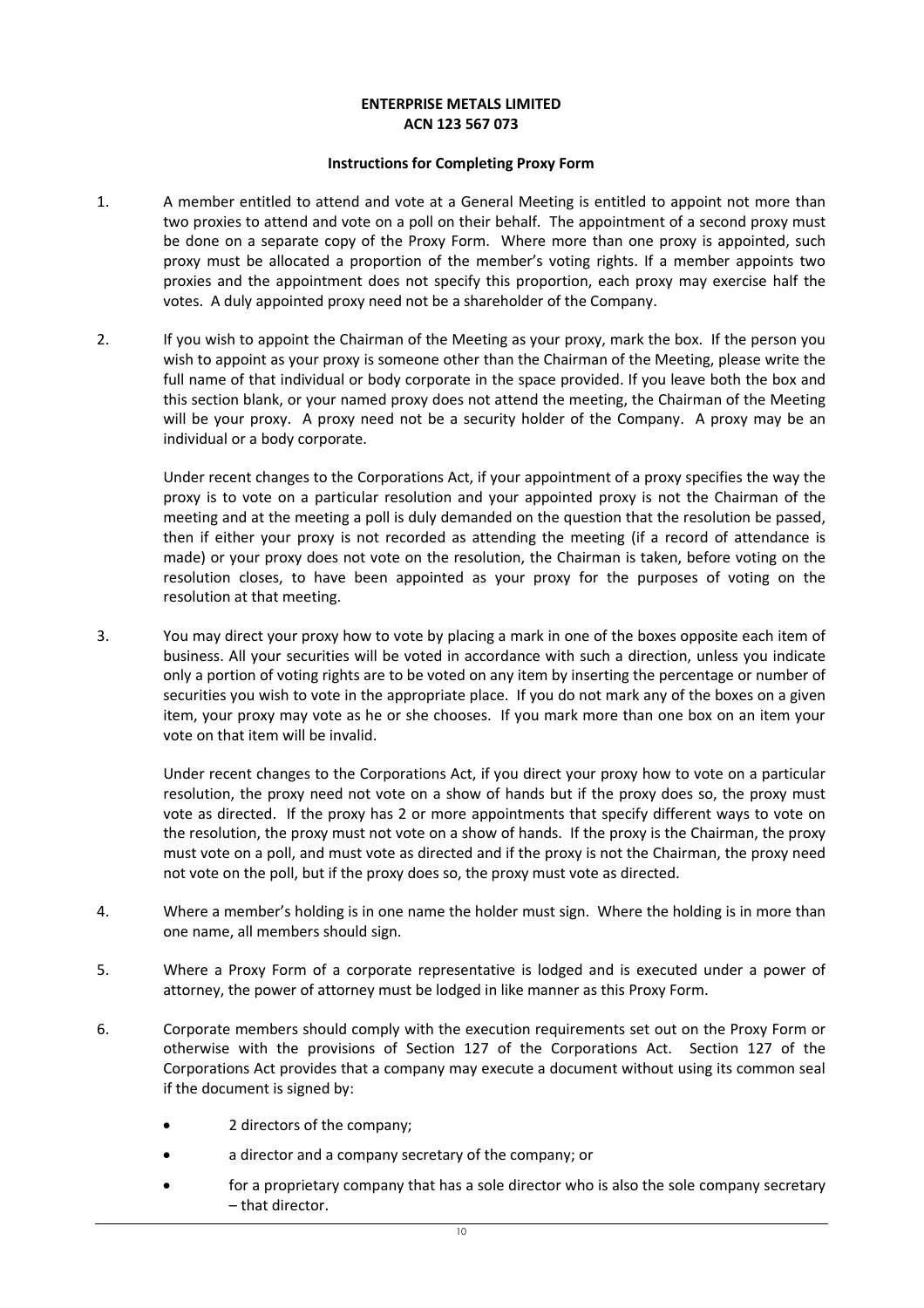For the Company to rely on the assumptions set out in Section 129(5) and (6) of the Corporations Act, a document must appear to have been executed in accordance with Section 127(1) or (2). This effectively means that the status of the persons signing the document or witnessing the affixing of the seal must be set out and conform to the requirements of Section 127(1) or (2) as applicable. In particular, a person who witnesses the affixing of a common seal and who is the sole director and sole company secretary of the company must state that next to his or her signature.

- 7. Completion of a Proxy Form will not prevent individual members from attending the Annual General Meeting in person if they wish. Where a member completes and lodges a valid Proxy Form and attends the Annual General Meeting in person, then the proxy's authority to speak and vote for that member is suspended while the member is present at the Annual General Meeting.
- 8. To vote by proxy, please complete and sign the enclosed Proxy Form and return by:
- (a) post to Enterprise Metals Limited, Level 1, 640 Murray Street, West Perth WA 6005; or
- (b) facsimile to the Company on facsimile number +61 8 9436 9220

so that it is received not later than 10 am (WST) on 6 September 2014.

 **Proxy forms received later than this time will be invalid.**